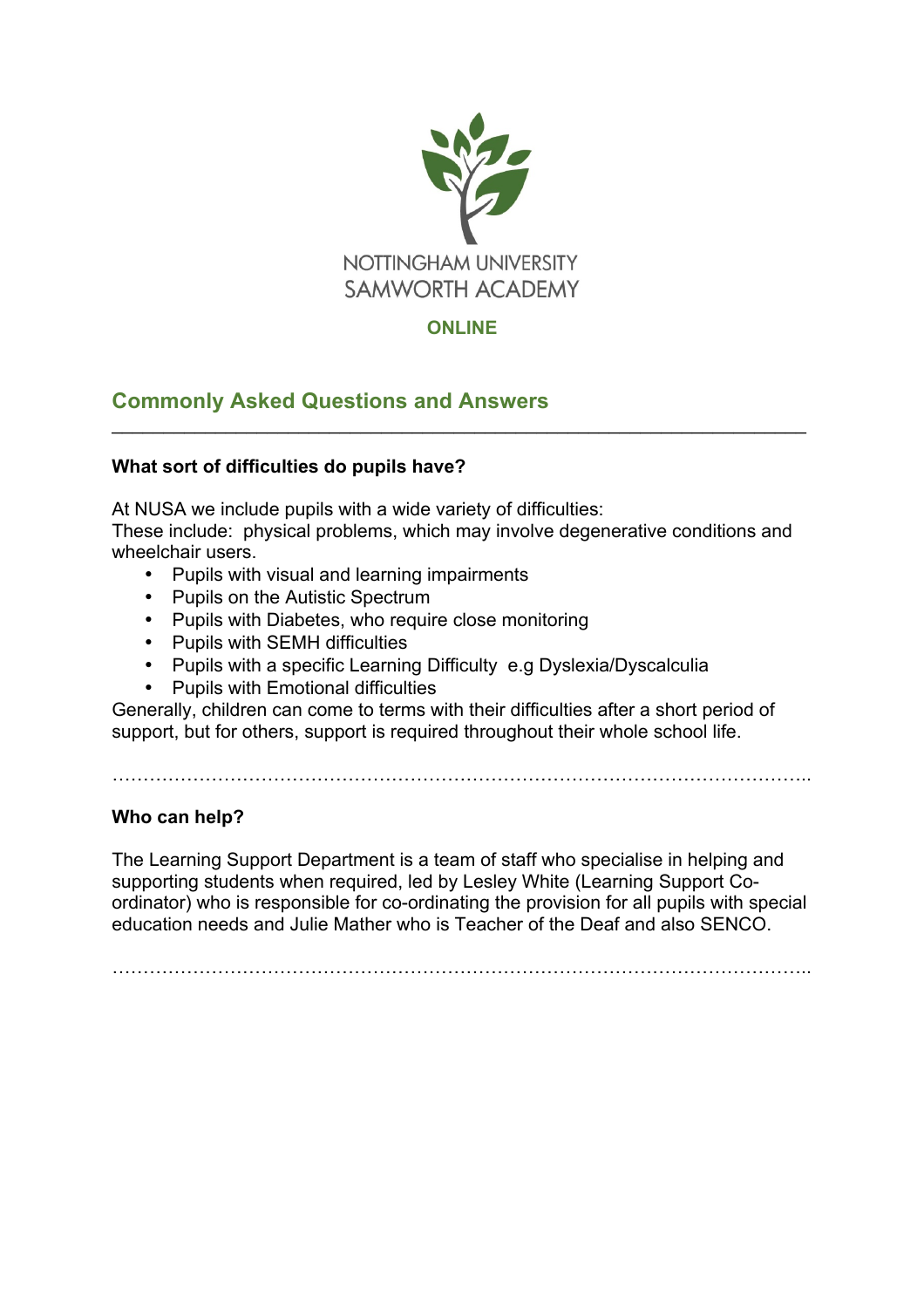## **How do we find out who has Special Needs?**

We are provided with detailed information from the Primary Schools which helps us to identify all pupils with Special Needs. We are aware that children have changing needs and recognise that pupils might be referred in various ways, for example:

- Parents may contact school with a concern
- Students may contact a member of staff
- A tutor or subject teacher may contact Learning Support staff
- The school nurse or other external specialist may contact the school

…………………………………………………………………………………………………..

• Assistant Head of Year may refer

### **How do we decide what support is needed?**

- By observing the student in the classroom
- By gathering information from staff and parents
- Year 7 literacy screening on entry
- By using diagnostic tests
- By referring to base line assessment
- By looking closely at the students work
- By discussing difficulties with the student
- By requesting specialist advice from the doctor, educational psychologist, FE and counsellor etc

…………………………………………………………………………………………………..

### **How do we support pupils?**

It is our policy to ensure that all pupils are included in the learning community at NUSA. Support is given to pupils in many ways:

- **Differentiation:** By adapting the style of teaching an using different resources and strategies
- **In Class Support:** Classroom Learning Assistants support pupils in lessons
- **Withdrawal Support:** Classroom Learning Assistants can withdraw small groups of pupils to work on a particular topic or literacy and numbers programme
- **KS3 Literacy Support:** Pupils come out of lessons for approximately 20 minutes 3 or 4 times a week to do structured schemes working one to one with a member of the Learning Support team or volunteer helper
	- o Small group support in a particular area e.g. social skills, personal hygiene etc
- **Assessment:** SEN teachers can help prepare and carry out assessment as and when required. This includes providing readers, OLMs and scribes for tests. We also apply for dispensations for public examinations.
- **Targeted Support:** Students will be invited to take part in short booster courses aimed at improving specific skills, changing behaviour patterns or boosting self-esteem.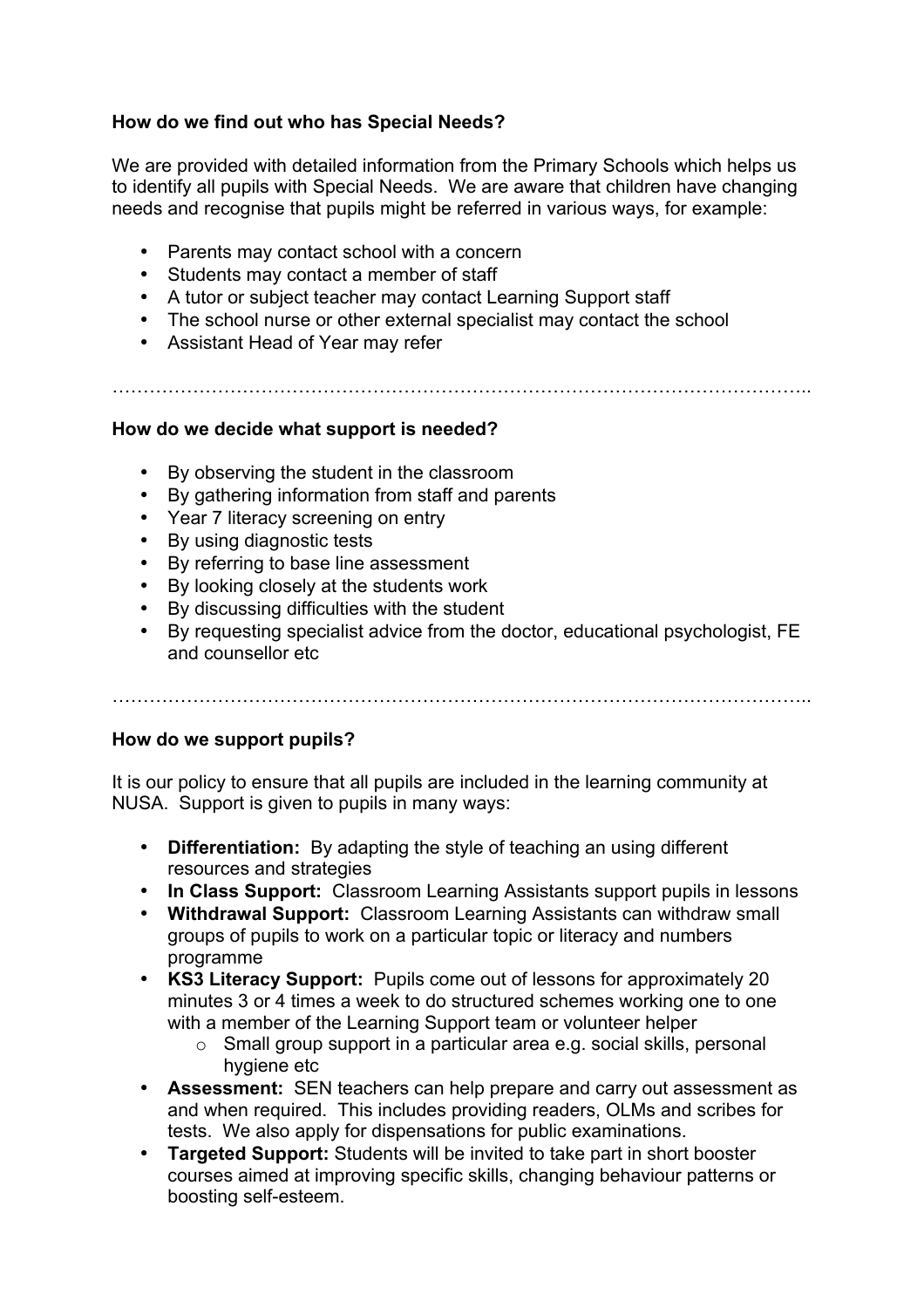- **AIM Award (SEFL):** This is an option for KS4 students which develops their organisation and life skills. Students following this course will receive accreditation although it is not a recognised GCSE. Modules include Animal Care, Horticulture, Performing Arts and Preparation for interview
- **Lunch Club:** We also run a club every day at lunch time. Pupils can come along and experience the "Wonder Space" in the company of staff and peers
- **Parental Support:** We have monthly review meetings where parents can come along to discuss any concerns they have. They are held on a Wednesday after school. Please call the school office to arrange an appointment.

#### ………………………………………………………………………………………………… **Do some pupils need more support than others?**

Most pupils are supported by subject teachers and existing Learning Support Staff. However some pupils have complex long-term needs. There is extra support available for these pupils. Those pupils whose needs are considered to be exceptional within the authority are granted support from the Higher Level Needs Fund (formerly MSG Funding). Most of these pupils will have some support from a Classroom Learning Assistant, either in class or on a one to one basis to support interventions.

# **How do we let parents know about a child's progress?**

We consider a close partnership between the school and parents to be essential to ensure each pupil's success. As a minimum parents have the opportunity to meet subject teachers once a year and tutors twice a year.

…………………………………………………………………………………………………..

The Learning Support Department (LSD) hold regular monthly meetings for parent to come along and discuss concerns they may have about their children. They are held once a month on a Wednesday evening 3:30 until 5:00pm. If you are worried about some aspect of your child's learning, development, behaviour or progress or if you have a child with special educational needs and want to know more about support they are getting, then please ring the school reception and make an appointment to see Lesley White, Special Needs Co-ordinator.

…………………………………………………………………………………………………..